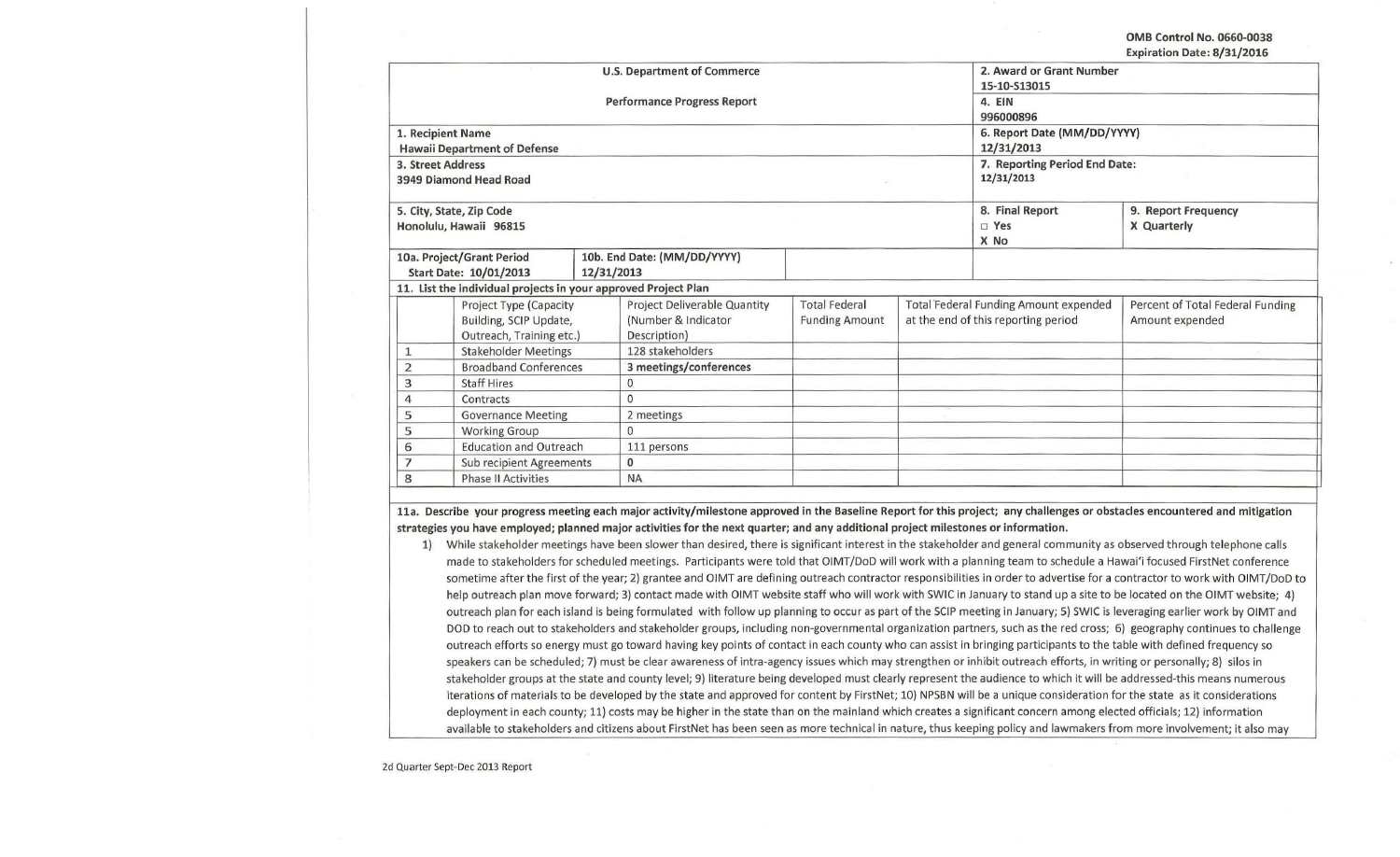13. Subcontracts (Vendors and/or Sub recipients)

lead to states being vulnerable to vendors acting as "experts" in the role of the NPSBN and FirstNet authority; 12) much information still appears to be coming to key lawmakers and policymakers through vendors; 10) lack of state staff; lack of clarity from FirstNet; numerous national organizations holding meetings speaking about FirstNet without bringing in the same players who are actually involved in the effort; this leads to disparate information among key groups; 11) isolation of the state from the mainland and perception of Hawaii being a "destination" without no clear inclusion that people live on the islands full-time; protections must be considered for full time residents as well as tourist focused.

2) Stakeholder meetings included: E911 Board meeting; Honolulu Fire Department; C&C Regional Planning Zone meeting; FlrstNet Board Member Jeff Johnson presentation, Hawaii Digital Government Summit/presentation; FirstNet staff (SPOC), SCIP meeting, FirstNet discussion, Governance meeting

3) Outreach has included: E911 Board, Western States bi-monthly meetings; meetings with Jeff Johnson, Early Builders Advisory. Committee, SCIP members awareness of SLIGP-plans for future outreach, meeting with Maul County Police Department radio staff.

11b. If the project team anticipates requesting any changes to the approved Baseline Report in the next quarter, describe those below. Note that any substantive changes to the Baseline Report must be approved by the Department of Commerce before implementation. Not at this time

11c. Provide any other information that would be useful to NTIA as it assesses this project's progress.

The governance model currently in existence in Hawaii is being revisited to make it more relevant to the current atmosphere of change. This is a critical step; State SCIP should reflect an evolution toward LTE built upon current LMR infrastructure. The state would like to have in place a contract to have assistance in outreach and education of its state stakeholders; sometimes state processes can be very long and cumbersome which can cause a timing issue for grant purposes. Materials being developed were earlier submitted to FirstNet consultants for review; those first drafts will now take into consideration newly distributed materials from FirstNet to ensure consistency of information. Design and implementation of the website will be a key deliverable by the end of the second quarter, planning for a kick-off stakeholder meeting and/or a series of meetings in the 3<sup>rd</sup> quarter will be essential.

### 12. Personnel

12a. If the project is not fully staffed, describe how any lack of staffing may impact the project's time line and when the project will be fully staffed. SWIC is the key staffer leading this effort. She is working at 55% or more on the project

#### 12b. Staffing Table

| Job Title                                     | FTE <sub>%</sub> |                                      | Project(s) Assigned   | Change |  |
|-----------------------------------------------|------------------|--------------------------------------|-----------------------|--------|--|
| Statewide Interoperability Coordinator (SWIC) | .55              | Project Manager for SLIPG activities | Started work on SLIGP |        |  |
|                                               |                  |                                      |                       |        |  |
|                                               |                  | Add Row                              | Remove Row            |        |  |
|                                               |                  |                                      |                       |        |  |

2d Quarter Sept-Dec 2013 Report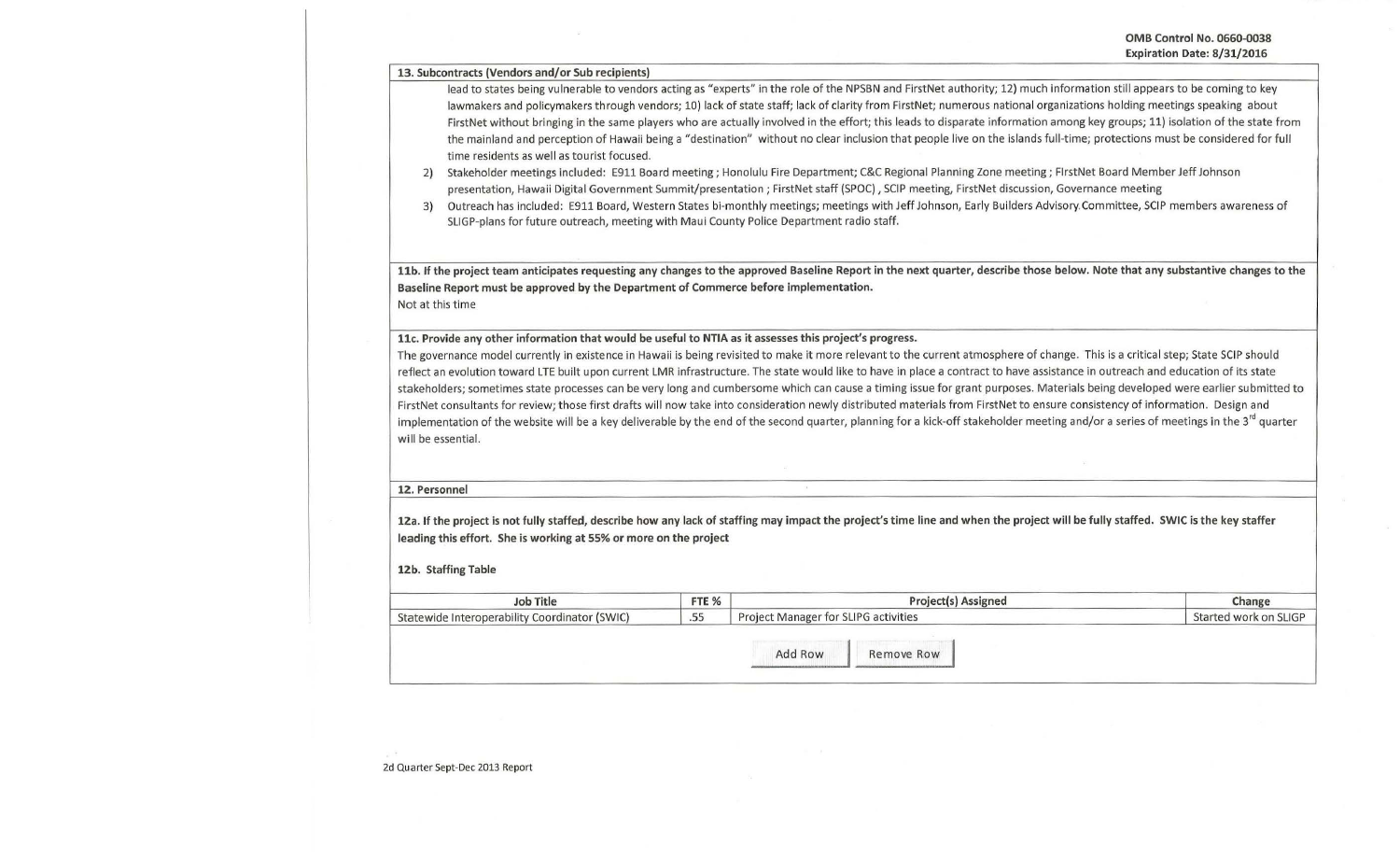# OMB Control No. 0660-0038 Expiration Date: 8/31/2016

| Name       | <b>Subcontract Purpose</b> | Type<br>(Vendor/Subrec.) | RFP/RFQ<br>Issued<br>(Y/N) | Contract<br>Executed<br>(Y/N) | Start<br>Date | End<br>Date | <b>Total Federal</b><br><b>Funds Allocated</b> | <b>Total Matching</b><br><b>Funds Allocated</b> | Project and % Assigned |
|------------|----------------------------|--------------------------|----------------------------|-------------------------------|---------------|-------------|------------------------------------------------|-------------------------------------------------|------------------------|
| <b>TBD</b> | Legal Counsel              | Vendor                   | $\mathsf{N}$               | N                             | <b>TBD</b>    | <b>TBD</b>  | <b>XXX</b>                                     | $\mathbf 0$                                     | N/A                    |
| <b>TBD</b> | Plan Development           | Vendor                   | N                          | N                             | <b>TBD</b>    | <b>TBD</b>  | <b>XXX</b>                                     | $\mathbf 0$                                     | N/A                    |
| TBD        | Phase II Support           | Vendor                   | N                          | N                             | <b>TBD</b>    | <b>TBD</b>  | \$472,339                                      | $\Omega$                                        | N/A                    |

13b. Describe any challenges encountered with vendors and/or sub recipients.

SWIC and DoD are in process of developing the statement of work for Outreach contractor. Working with DoD Contracting Office for Outreach Program Planning.

As the program matures, more staff or appropriate contractors for specific purposes will be required to assist the SWIC.

## 14. Budget Worksheet

Columns 2, 3 and 4 must match your current project budget for the entire award, which is the SF-424A on file. Only list matching funds that the Department of Commerce has already approved.

| Project Budget Element (1)      | <b>Federal Funds</b><br>Awarded (2) | <b>Approved Matching</b><br>Funds $(3)$ | <b>Total Budget</b><br>(4) | <b>Federal Funds</b><br>Expended (5) | <b>Approved Matching Funds</b><br>Expended (6)                                                                                                                           | Total Funds Expended (7) |
|---------------------------------|-------------------------------------|-----------------------------------------|----------------------------|--------------------------------------|--------------------------------------------------------------------------------------------------------------------------------------------------------------------------|--------------------------|
| a. Personnel Salaries           |                                     | \$156,750                               | \$156,750                  |                                      | \$20,796.67                                                                                                                                                              | \$20,796.67              |
| b. Personnel Fringe Benefits    |                                     | \$61,269                                | \$61,269                   |                                      | \$8,686.08                                                                                                                                                               | \$8,686.08               |
| c. Travel                       | \$149,736                           | 0                                       | \$149,736                  |                                      |                                                                                                                                                                          |                          |
| d. Equipment                    |                                     |                                         | O                          |                                      |                                                                                                                                                                          |                          |
| e. Materials/Supplies           |                                     |                                         |                            |                                      |                                                                                                                                                                          |                          |
| f. Subcontracts Total           | \$722,339                           |                                         | \$722,339                  |                                      |                                                                                                                                                                          |                          |
| g. Other                        |                                     |                                         |                            |                                      |                                                                                                                                                                          |                          |
| h. Total Costs                  | \$872,075                           | \$218,019                               | \$1,090,094                |                                      | \$29,482.75                                                                                                                                                              | \$29,482.75              |
| i. % of Total                   | 80%                                 | 20%                                     | 100%                       |                                      | 100%                                                                                                                                                                     | 100%                     |
| computed at 42% for \$6,694.30. |                                     |                                         |                            |                                      | Note: The match was contributed for the match October 1 - December 31, 2013. 349 hours contributed @ \$45.67 per hour for total contribution of \$15,938.83; Fringe rate |                          |

2d Quarter Sept-Dec 2013 Report